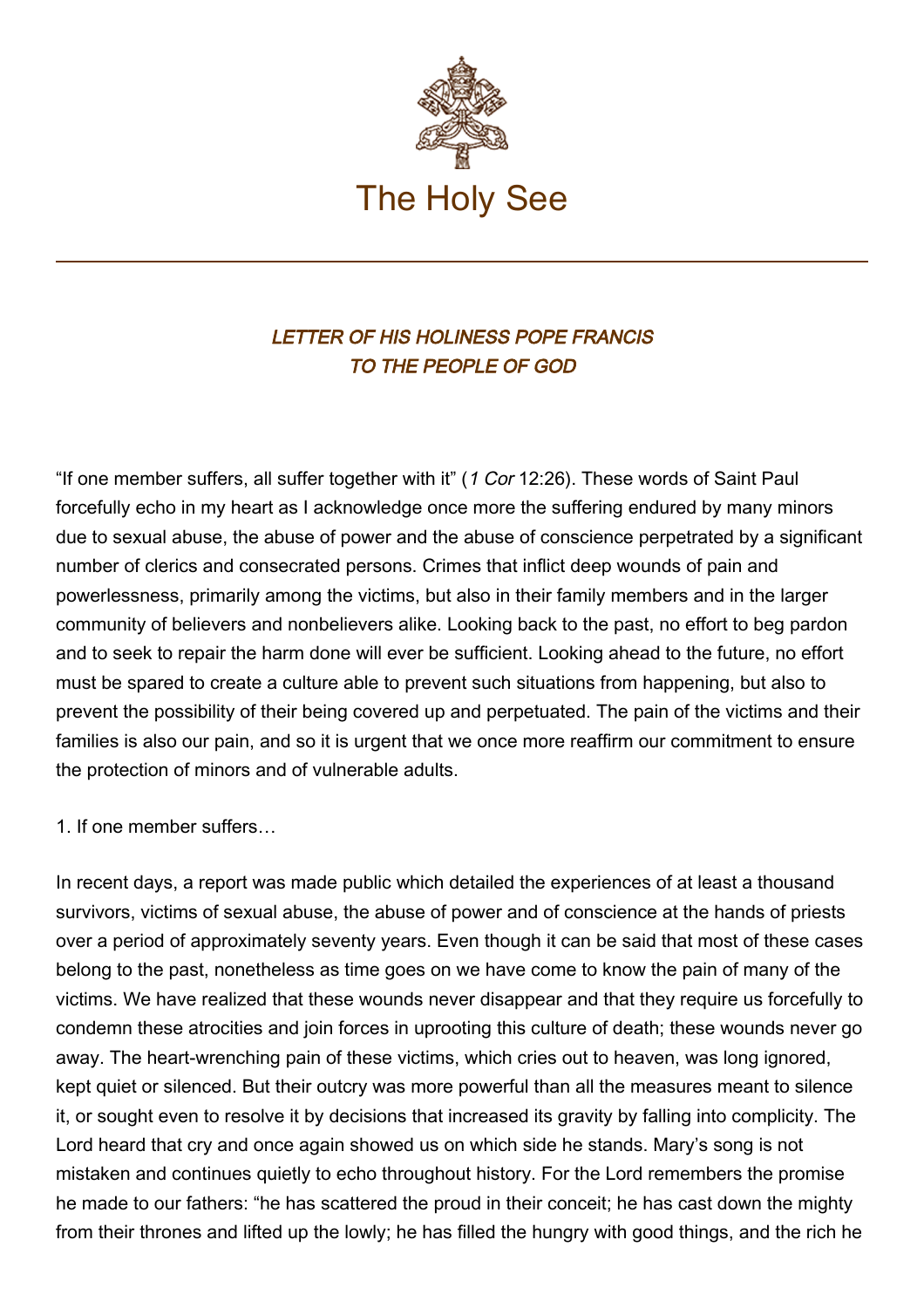has sent away empty" (Lk 1:51-53). We feel shame when we realize that our style of life has denied, and continues to deny, the words we recite.

With shame and repentance, we acknowledge as an ecclesial community that we were not where we should have been, that we did not act in a timely manner, realizing the magnitude and the gravity of the damage done to so many lives. We showed no care for the little ones; we abandoned them. I make my own the [words of the then Cardinal Ratzinger when, during the Way](http://www.vatican.va/news_services/liturgy/2005/via_crucis/en/station_09.html) [of the Cross composed for Good Friday 2005,](http://www.vatican.va/news_services/liturgy/2005/via_crucis/en/station_09.html) he identified with the cry of pain of so many victims and exclaimed: "How much filth there is in the Church, and even among those who, in the priesthood, ought to belong entirely to [Christ]! How much pride, how much self-complacency! Christ's betrayal by his disciples, their unworthy reception of his body and blood, is certainly the greatest suffering endured by the Redeemer; it pierces his heart. We can only call to him from the depths of our hearts: Kyrie eleison – Lord, save us! (cf. Mt 8:25)" (Ninth Station).

## 2. … all suffer together with it

The extent and the gravity of all that has happened requires coming to grips with this reality in a comprehensive and communal way. While it is important and necessary on every journey of conversion to acknowledge the truth of what has happened, in itself this is not enough. Today we are challenged as the People of God to take on the pain of our brothers and sisters wounded in their flesh and in their spirit. If, in the past, the response was one of omission, today we want solidarity, in the deepest and most challenging sense, to become our way of forging present and future history. And this in an environment where conflicts, tensions and above all the victims of every type of abuse can encounter an outstretched hand to protect them and rescue them from their pain (cf. *Evangelii Gaudium*[, 228\)](http://w2.vatican.va/content/francesco/en/apost_exhortations/documents/papa-francesco_esortazione-ap_20131124_evangelii-gaudium.html#Unity_prevails_over_conflict). Such solidarity demands that we in turn condemn whatever endangers the integrity of any person. A solidarity that summons us to fight all forms of corruption, especially spiritual corruption. The latter is "a comfortable and self-satisfied form of blindness. Everything then appears acceptable: deception, slander, egotism and other subtle forms of self-centeredness, for 'even Satan disguises himself as an angel of light' (2 Cor 11:14)" (Gaudete et Exsultate[, 165\)](http://w2.vatican.va/content/francesco/en/apost_exhortations/documents/papa-francesco_esortazione-ap_20180319_gaudete-et-exsultate.html#Spiritual_corruption). Saint Paul's exhortation to suffer with those who suffer is the best antidote against all our attempts to repeat the words of Cain: "Am I my brother's keeper?" (Gen 4:9).

I am conscious of the effort and work being carried out in various parts of the world to come up with the necessary means to ensure the safety and protection of the integrity of children and of vulnerable adults, as well as implementing zero tolerance and ways of making all those who perpetrate or cover up these crimes accountable. We have delayed in applying these actions and sanctions that are so necessary, yet I am confident that they will help to guarantee a greater culture of care in the present and future.

Together with those efforts, every one of the baptized should feel involved in the ecclesial and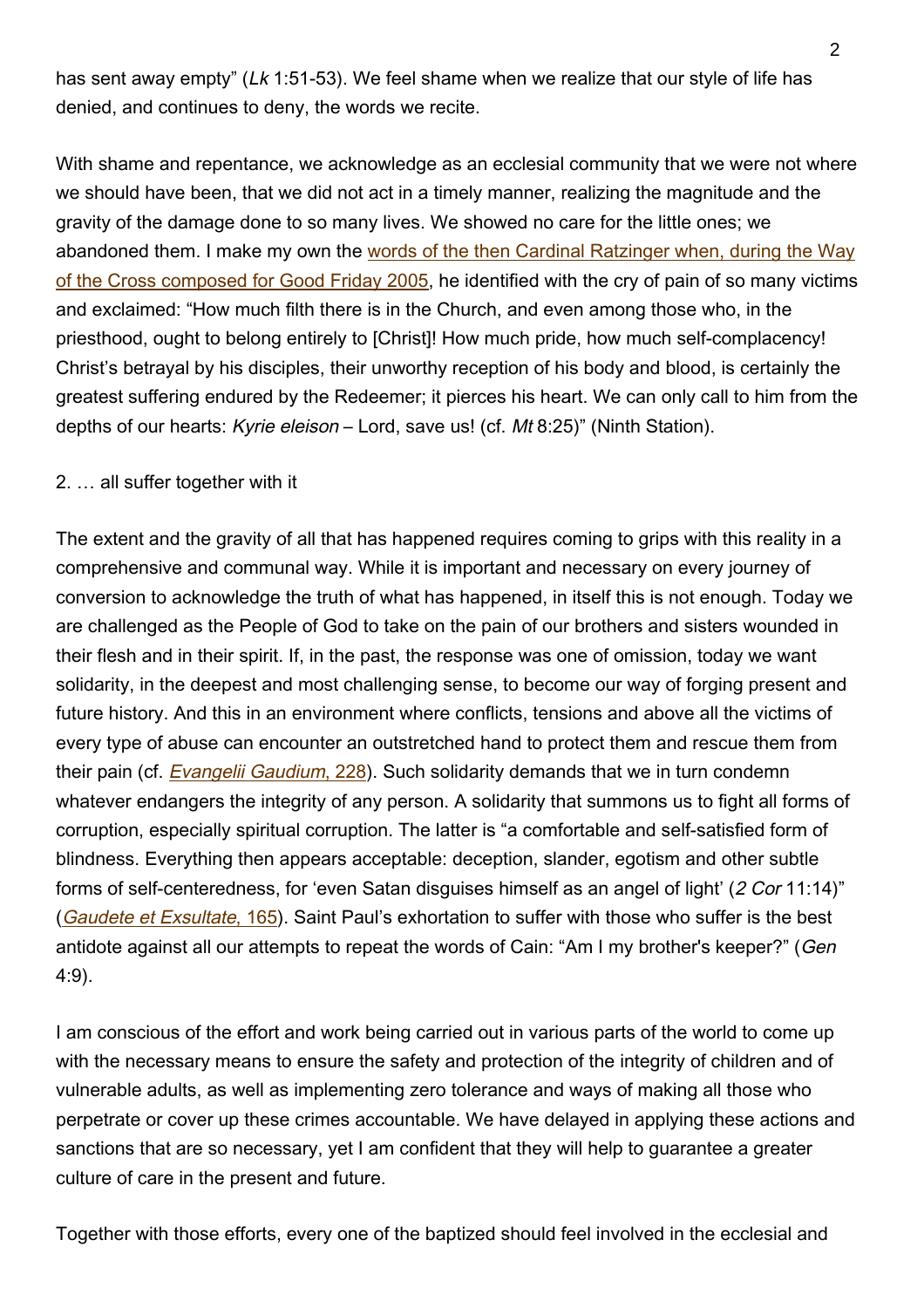social change that we so greatly need. This change calls for a personal and communal conversion that makes us see things as the Lord does. For as Saint [John Paul II](https://w2.vatican.va/content/john-paul-ii/en.html) liked to say: "If we have truly started out anew from the contemplation of Christ, we must learn to see him especially in the faces of those with whom he wished to be identified" ([Novo Millennio Ineunte](https://w2.vatican.va/content/john-paul-ii/en/apost_letters/2001/documents/hf_jp-ii_apl_20010106_novo-millennio-ineunte.html), 49). To see things as the Lord does, to be where the Lord wants us to be, to experience a conversion of heart in his presence. To do so, prayer and penance will help. I invite the entire holy faithful People of God to a penitential exercise of prayer and fasting, following the Lord's command.<sup>[1]</sup> This can awaken our conscience and arouse our solidarity and commitment to a culture of care that says "never again" to every form of abuse.

It is impossible to think of a conversion of our activity as a Church that does not include the active participation of all the members of God's People. Indeed, whenever we have tried to replace, or silence, or ignore, or reduce the People of God to small elites, we end up creating communities, projects, theological approaches, spiritualities and structures without roots, without memory, without faces, without bodies and ultimately, without lives.<sup>[2]</sup> This is clearly seen in a peculiar way of understanding the Church's authority, one common in many communities where sexual abuse and the abuse of power and conscience have occurred. Such is the case with clericalism, an approach that "not only nullifies the character of Christians, but also tends to diminish and undervalue the baptismal grace that the Holy Spirit has placed in the heart of our people".<sup>[3]</sup> Clericalism, whether fostered by priests themselves or by lay persons, leads to an excision in the ecclesial body that supports and helps to perpetuate many of the evils that we are condemning today. To say "no" to abuse is to say an emphatic "no" to all forms of clericalism.

It is always helpful to remember that "in salvation history, the Lord saved one people. We are never completely ourselves unless we belong to a people. That is why no one is saved alone, as an isolated individual. Rather, God draws us to himself, taking into account the complex fabric of interpersonal relationships present in the human community. God wanted to enter into the life and history of a people" (*Gaudete et Exsultate*[, 6\)](http://w2.vatican.va/content/francesco/en/apost_exhortations/documents/papa-francesco_esortazione-ap_20180319_gaudete-et-exsultate.html#THE_SAINTS_�NEXT_DOOR�). Consequently, the only way that we have to respond to this evil that has darkened so many lives is to experience it as a task regarding all of us as the People of God. This awareness of being part of a people and a shared history will enable us to acknowledge our past sins and mistakes with a penitential openness that can allow us to be renewed from within. Without the active participation of all the Church's members, everything being done to uproot the culture of abuse in our communities will not be successful in generating the necessary dynamics for sound and realistic change. The penitential dimension of fasting and prayer will help us as God's People to come before the Lord and our wounded brothers and sisters as sinners imploring forgiveness and the grace of shame and conversion. In this way, we will come up with actions that can generate resources attuned to the Gospel. For "whenever we make the effort to return to the source and to recover the original freshness of the Gospel, new avenues arise, new paths of creativity open up, with different forms of expression, more eloquent signs and words with new meaning for today's world" (*Evangelii Gaudium*[, 11\)](http://w2.vatican.va/content/francesco/en/apost_exhortations/documents/papa-francesco_esortazione-ap_20131124_evangelii-gaudium.html#Eternal_newness).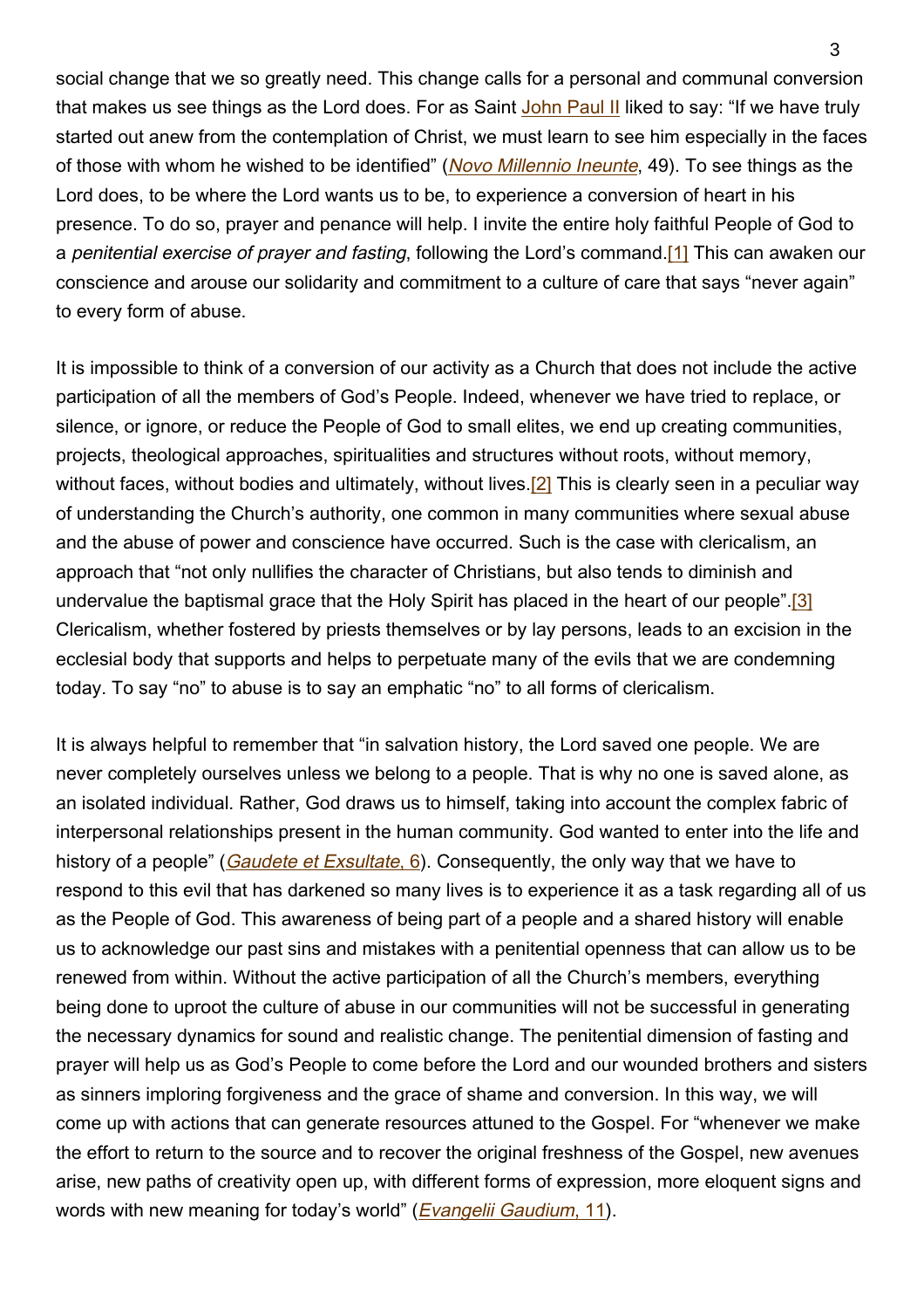It is essential that we, as a Church, be able to acknowledge and condemn, with sorrow and shame, the atrocities perpetrated by consecrated persons, clerics, and all those entrusted with the mission of watching over and caring for those most vulnerable. Let us beg forgiveness for our own sins and the sins of others. An awareness of sin helps us to acknowledge the errors, the crimes and the wounds caused in the past and allows us, in the present, to be more open and committed along a journey of renewed conversion.

Likewise, penance and prayer will help us to open our eyes and our hearts to other people's sufferings and to overcome the thirst for power and possessions that are so often the root of those evils. May fasting and prayer open our ears to the hushed pain felt by children, young people and the disabled. A fasting that can make us hunger and thirst for justice and impel us to walk in the truth, supporting all the judicial measures that may be necessary. A fasting that shakes us up and leads us to be committed in truth and charity with all men and women of good will, and with society in general, to combatting all forms of the abuse of power, sexual abuse and the abuse of conscience.

In this way, we can show clearly our calling to be "a sign and instrument of communion with God and of the unity of the entire human race" ([Lumen Gentium](http://www.vatican.va/archive/hist_councils/ii_vatican_council/documents/vat-ii_const_19641121_lumen-gentium_en.html), 1).

"If one member suffers, all suffer together with it", said Saint Paul. By an attitude of prayer and penance, we will become attuned as individuals and as a community to this exhortation, so that we may grow in the gift of compassion, in justice, prevention and reparation. Mary chose to stand at the foot of her Son's cross. She did so unhesitatingly, standing firmly by Jesus' side. In this way, she reveals the way she lived her entire life. When we experience the desolation caused by these ecclesial wounds, we will do well, with Mary, "to insist more upon prayer", seeking to grow all the more in love and fidelity to the Church (SAINT IGNATIUS OF LOYOLA, Spiritual Exercises, 319). She, the first of the disciples, teaches all of us as disciples how we are to halt before the sufferings of the innocent, without excuses or cowardice. To look to Mary is to discover the model of a true follower of Christ.

May the Holy Spirit grant us the grace of conversion and the interior anointing needed to express before these crimes of abuse our compunction and our resolve courageously to combat them.

Vatican City, 20 August 2018

## FRANCIS